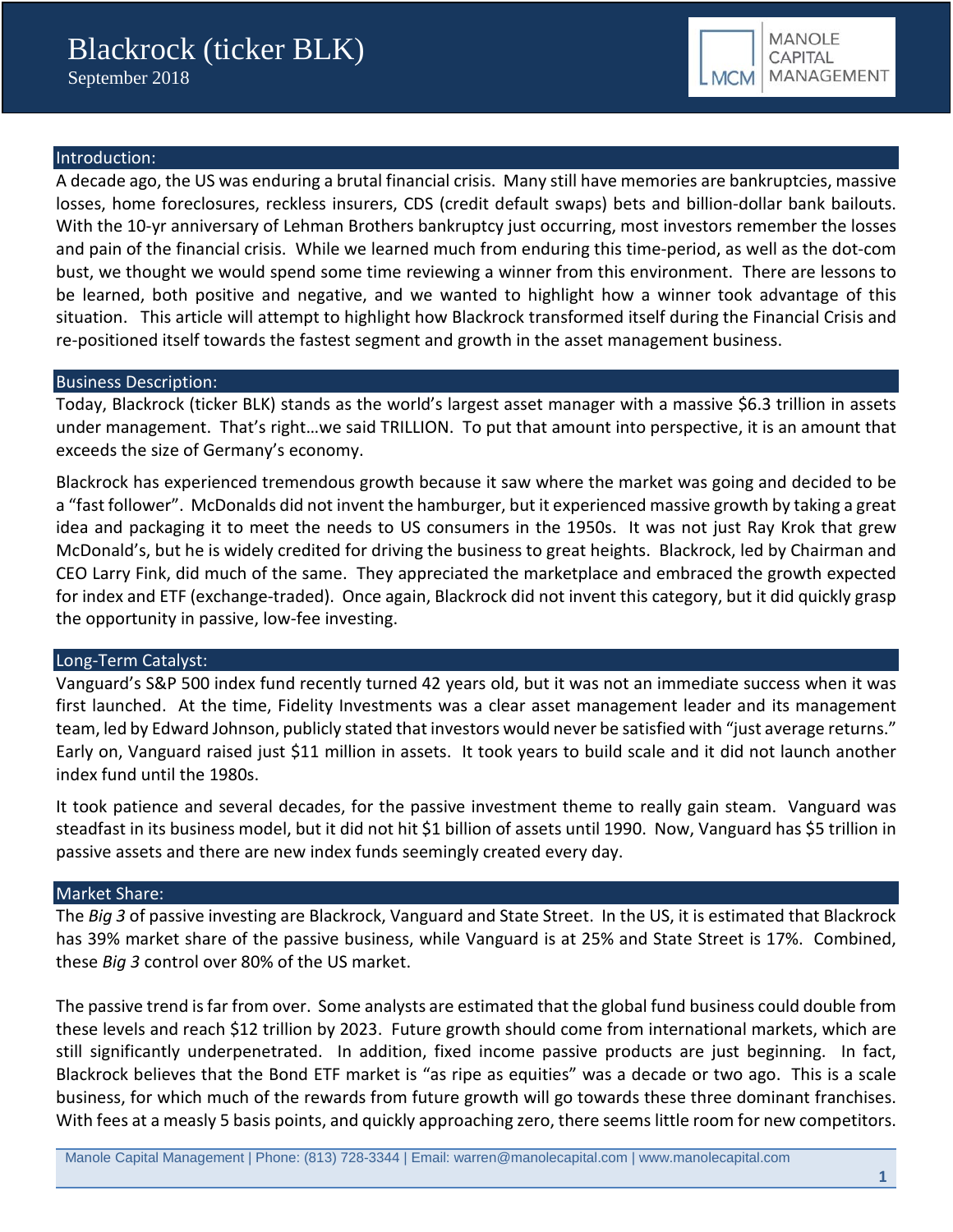

#### History:

CEO Fink began his career in 1976 in First Boston's bond department. A decade later, under the umbrella of Blackstone, Fink became the CEO of Blackrock. In 1994, Blackrock was separated from Blackstone and fully independent a few years later. The business was a "one trick pony", primarily considered an institutional, fixed income asset manager.

In 2006, Blackrock merged with Merrill Lynch Investment Managers (known as MLIM), which essentially doubled its assets under management. While this built scale and diversified Blackrock's product mix, the timing was not ideal. Becoming partners with Merrill Lynch, right before the financial crisis, came with long-term issues. As the crisis unfolded, Merrill Lynch was essentially forced to sell itself to Bank of America. The US government, grasping for ideas to stabilize the market, leaned on the stellar reputation of Fink and Blackrock for assistance. Blackrock ultimately bought out its Merrill Lynch partnership and was considered one of the few strong financial companies during this time period.

These efforts, steered by Fink, led a huge shift for Blackrock's business. Instead of just being considered a fixed income manager, Blackrock had a dramatically different look. By the end of 2009, the business would undertake another shift that would cement Blackrock's positioning in the market as a global leader. Times have certainly changed, but nothing with obvious at the time. Blackrock's management team deserves a tremendous amount of credit for positioning the business to succeed.

One of our investment beliefs, is that one must always look forward. Driving (and investing for that matter) constantly looking in the rearview mirror can be dangerous. While Fink would probably deflect credit and highlight the depth of his team, he certainly deserves recognition for dramatically impacting Blackrock's growth and success.

#### Looking Forward:

When it comes to assets under management, we prefer to look at long-term assets and exclude the money market business. Using this framework, assets at Blackrock were \$5.842 trillion as of June 30th. Before we break down Blackrock's business into the same two sub-segments that management does, by client type and by product, we want to address the "elephant in the room".

The market and industry are clearly moving towards passive. There can be no doubt, that all active asset managers are struggling with the trend towards passive management. We certainly feel that active managers, specifically those that are niche-based, can succeed. However, study after study has shown that active managers have struggled to beat their benchmarks. Manole Capital is exclusively focused on the emerging FINTECH industry and prefers to leave generalist (i.e. large cap growth or small cap value, etc) portfolio management to others. We firmly believe that the future of asset management will be focused on specialists, with investors looking for managers with industry expertise. We liken this to the medical profession, where patients with knee problems will visit a knee specialist, not a generalist physician. We have written on this very subject. Our note titled "A Different Take on the Active versus Passive Debate" was published in April 2017 and can be read on the Seeking Alpha site.

### Financial Crisis:

Winston Churchill once said that "one should never let a good crisis go to waste." In 2008, with the market in a freefall, Blackrock leapt into action. Anxiety levels were high, and the government was scrambling to stick a finger in a leaky dam. At this difficult point, Blackrock seized an opportunity.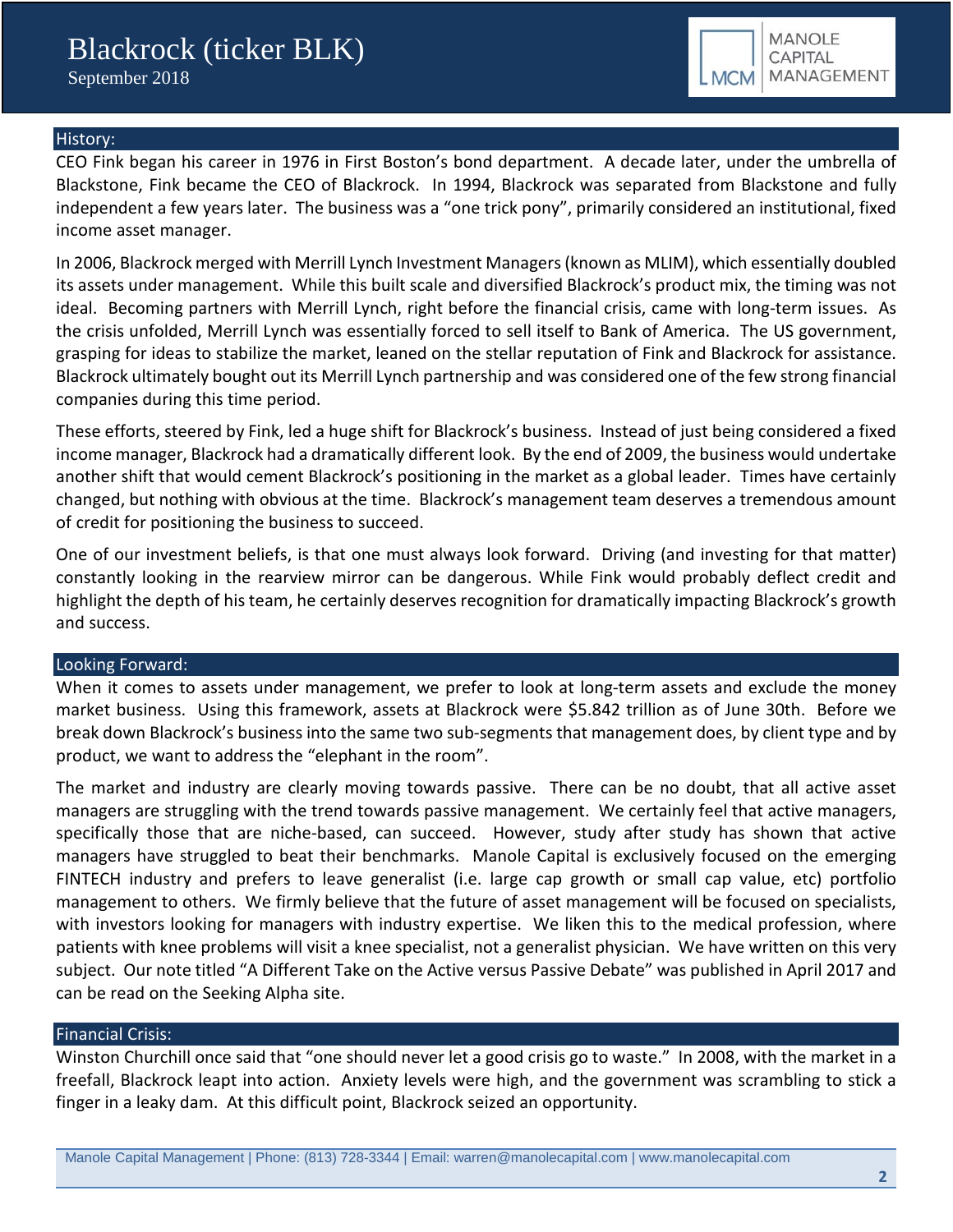As huge sports fans and Tampa Bay Lightning season ticket holders, we like to make the parallel with one of Wayne Gretzky's best quotes. "You need to skate where the puck will be, not where it has been." Fink understood where the market was going (i.e. towards passive), and he quickly anticipated and capitalized on Blackrock strong balance sheet.

The first step that Blackrock made to transform itself involved Barclays. Barclays was in a desperate position to raise capital. The UK government had already injected it with funds, but it needed more. That is exactly when Blackrock saw its opportunity and pounced.

Barclays owned BGI (Barclays Global Investors), which had a wonderful subsidiary called iShares ETF's. Blackrock paid \$13.5 billion for Barclays crown jewel and quickly doubled its assets under management *again*. One can feel bad for Barclays misfortune or can one understand that Blackrock was simply capitalizing on an opportunity.

### Balance Sheet:

Having a strong balance sheet was instrumental for Blackrock's success in 2009, but it still holds true today. When, not if, we have another market downturn, the companies with strong balance sheets will survive and thrive. This is true, not just for all companies, but especially within the financial sector. Why? Most financials do not produce tangible goods or manufacture items. There is an old adage that the real assets of any financial firm go up and down the elevators each day (i.e. its people). Most financials are commodity businesses, with the US dollar as their product. Banks, in their simplest form, borrow money from consumers (paying little if any interest) and lend money at a higher rate to earn a spread. Firms with strong balance sheets, sustainable businesses and excellent free cash flow, will be in position to benefit from any market decline. Those that are heavily levered, will not be able to re-invest for future growth and may struggle to payback the interest on their debt.

#### Financials:

Financials, as a sector, present interesting dynamics for financial analysts. Most financials, especially traditional banks and insurance companies, are terribly complex. Analysts struggle to properly model (in Excel) most financials. It can also take hours to decipher their convoluted earnings, once they are reported.

Just last week, Warren Buffett discussed some of his takeaways from the 10-year anniversary of The Financial Crisis. In his opinion, the crisis occurred because many in the banking system were over-levered and some financials were "awash in toxic subprime mortgages". Instead of diversifying their balance sheets, many banks thought they were safe by packaging these mortgages and then re-selling them into the market. Since no bank could afford to "miss this opportunity", it became a widespread and prevalent Wall Street move.

The ease of valuing these securities was difficult and they were not terribly liquid. When the red-hot housing market turned, the race to the door was swift and painful. We liken it to another Warren Buffett quote, where he said "if you've been playing poker for half an hour and you still don't know who the patsy is"…

When the financial crisis began to erupt, banks and insurance companies, with complicated balance sheets, were facing a serious problem. In order to survive, they needed to present themselves as confident, and wellcapitalized. Nobody would trade with a bank that was soon-to-be insolvent. Banks were pleading with counterparties (and the media) that they had a strong balance sheet and were not in those contagious derivative instruments. It was clearly a crisis of confidence.

Investors could not quickly analyze these companies, let alone grasp the declining positions that were on those opaque balance sheets. When in doubt and when times are tough, investors will "shoot first and ask questions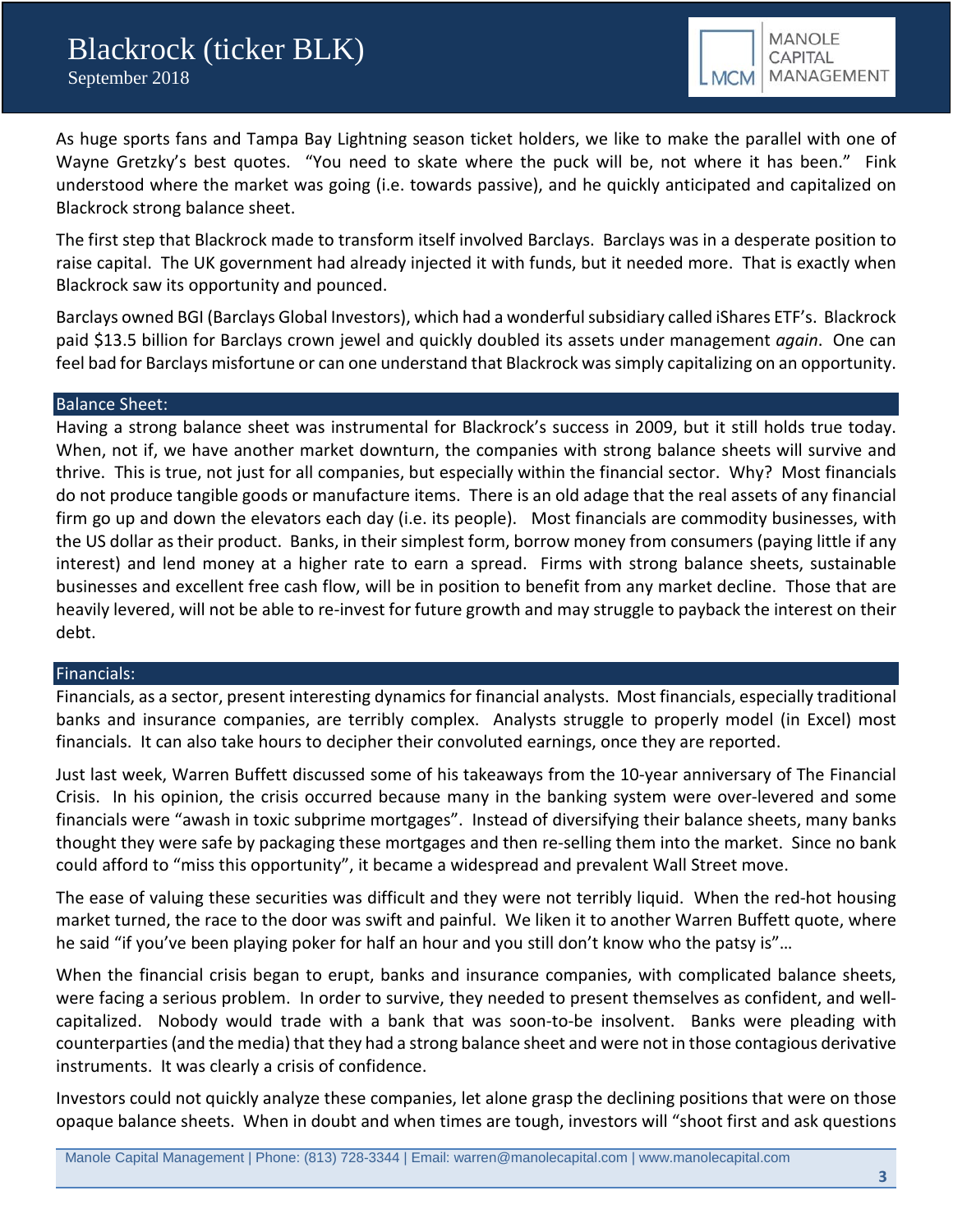later." The freefall in 2007 and 2008 hit all companies and our type of "fintechy" financials too. However, the relative pain was dramatically less than the dramatic declines suffered by traditional financials.

#### The Model:

The lesson here is somewhat simple. While many like to over-complicate things, we prefer plain-vanilla and easy to understand businesses. The asset management business is trending towards algorithms and complicated trading strategies. We, on the other hand, adhere to a *KISS* investment mantra - "keep it simple stupid".

Blackrock has a fairly simple model. Analysts multiply assets times a management fee to arrive at revenue. Expenses do not dramatically swing from year to year and earnings and free cash flow can be easy to estimate. We prefer models that have predictable and sustainable business models. For us, Blackrock checks the box.

#### Details:

As the charts below show, the vast majority of Blackrock's assets and over half of fees are now generated from its index and iShares products.







# By Client Type:



#### **Client Fees**



**Client AuM**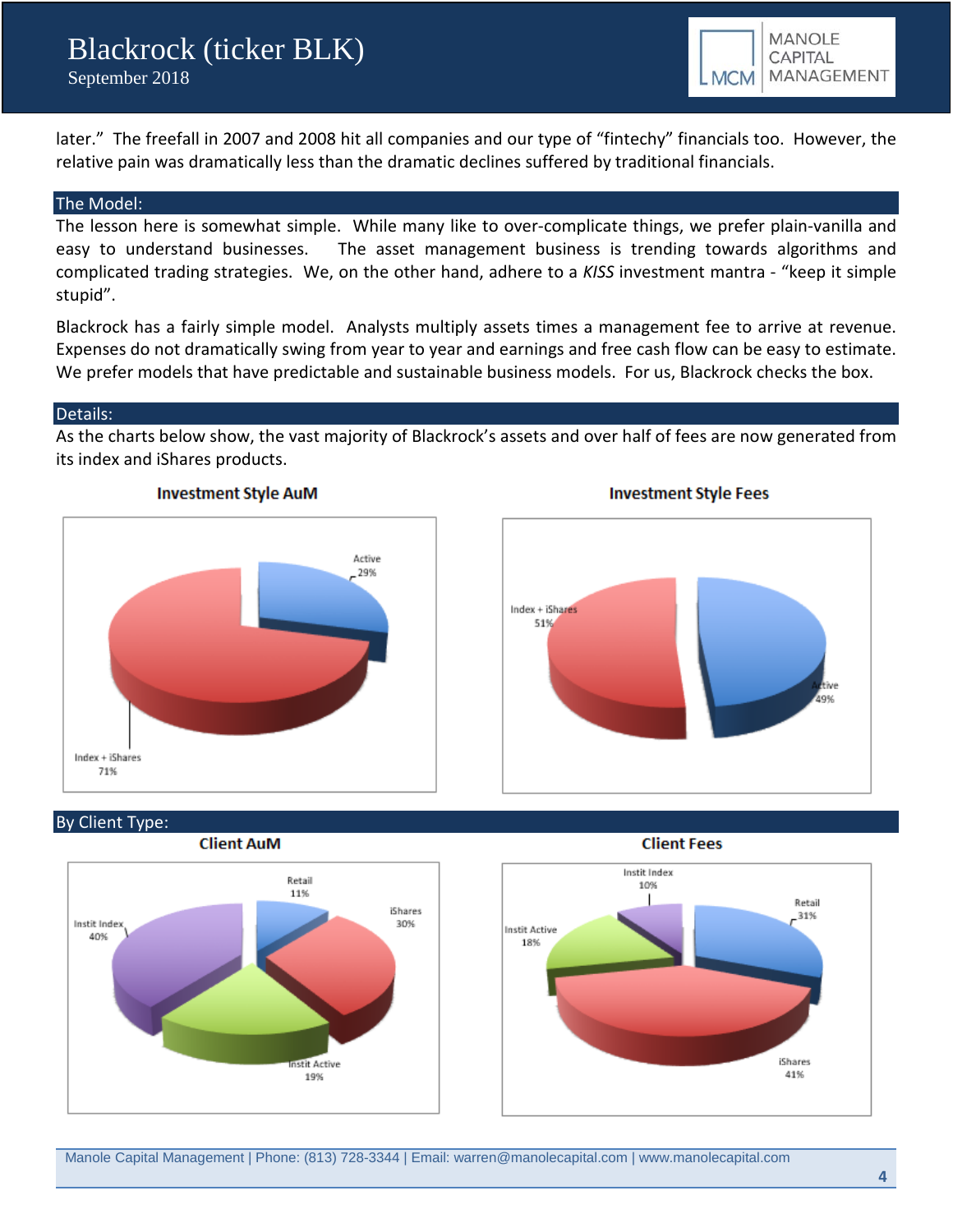As the chart from the previous page highlights, Blackrock breaks down their client assets into 4 distinct areas. Retail is 11% or \$637 billion, iShares is 30% or \$1,777 billion, Institutional Active is 19% or \$1,123 billion and Institutional Index is 39% or \$2,305 billion. Summing up these areas, we can see that Institutional represents 58% of total assets or \$3,428 billion and passive (representing iShares and Index) are over 2/3rd's of total assets or \$4,082 billion.

In addition, the fees that Blackrock earns vary widely, with institutional clients paying the least, while retail and active management paying higher rates. Lastly, we would point out that asset management is very much a scale game, as evidenced by the "race to zero" the industry is dealing with now. We will address this risk and issue later on.

### By Product Type:

As the chart below highlights, Blackrock breaks down their products into 4 distinct classifications. Equity is the largest at 58% of total assets, Fixed Income is second at 32%, and multi-asset and alternatives make up the remaining roughly 10%. Once again, fees that Blackrock can charge are highest for alternatives, which is why it reaches 7% of total fees. Equities are still over half of Blackrock's product fees.





### Peers:

We like to break up the asset managers into a few separate and distinct groups. There are roughly 20 publicly traded *Traditional Asset Managers*. There is a group of 10 to 15 names, with a market capitalization above \$1 billion consisting of well-known companies like Alliance Bernstein (AB), Affiliated Managers Group (AMG), Franklin Resources (BEN), Blackrock (BLK), Eaton Vance (EV), Federated Investors (FII), Invesco (IVZ), Legg Mason (LM), T Rowe Price (TROW), Waddell & Reed (WDR) and WisdomTree (WETF). There is another group, which we call *Private Equity Managers* that are more complex to analyze, especially from a tax perspective. These are names like Blackstone, KKR, Apollo and Ares. For valuation analysis and peer grouping, we will lump Blackrock in with its *Traditional Asset Managers* group.

Since we are constantly looking forward and not managing money through a lens of the rearview mirror, our valuation will focus on 2019. Not only are we fairly close to the end of 2018, but this year is somewhat skewed and artificially inflated. When looking at growth rates, 2018 is elevated versus 2017 because of the dramatically lower corporate tax rate. This, to us, is a one-time benefit, which will not be recurring. We prefer to look at sustainable growth rates and believe 2018 is a little bit elevated due to this macro change.

Manole Capital Management | Phone: (813) 728-3344 | Email: warren@manolecapital.com | www.manolecapital.com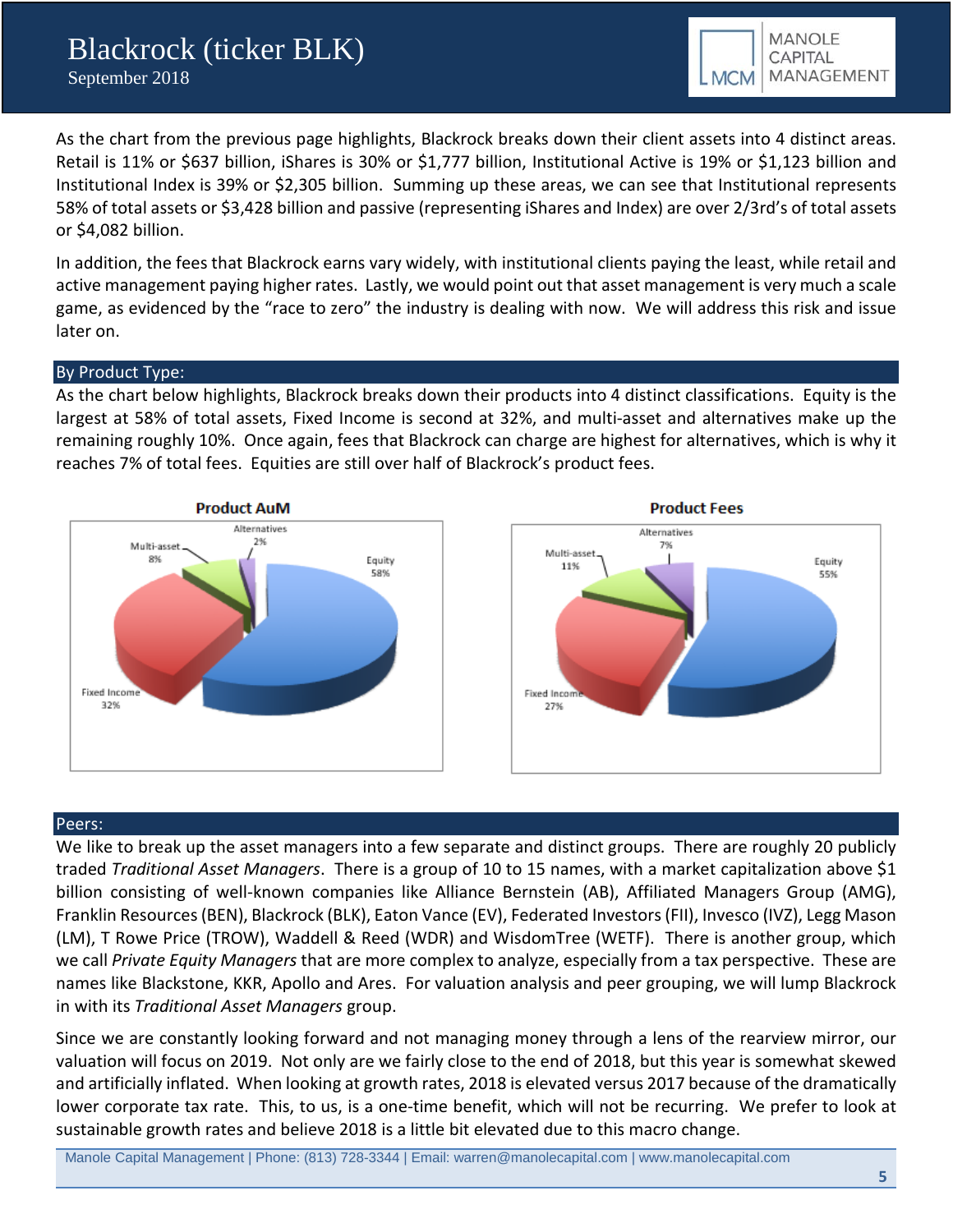As we mentioned earlier, we like the somewhat simplicity of many asset management business models. As one examines the balance sheets, these companies are not wildly complex. Cash and short-term investments are a decent proxy for cash, while debt is mostly straight debt. There are not a lot of complicated derivative structures sitting on traditional asset management balance sheets (except maybe for AMG's convertible notes). In terms of Blackrock's balance sheet, there is \$6.6 billion of cash equivalents plus \$1.8 billion of investments versus \$5.0 billion of debt. With a stock price of \$475 per share and 162 million shares outstanding, Blackrock has a market capitalization of \$76 billion and an enterprise value of \$73 billion.

### Performance: 2012 to 2017

Since most asset managers are dependent on the stock market for driving their results, the S&P 500 return should be our starting point. Over the last 5 to 6 years, the S&P 500 has been quite strong, with annual returns since 2012 through 2017 of +16%, +32%, +13%, +1%, +12%, and +22%. Over the last several years, the market has widely embraced Blackrock as the pre-eminent asset manager. This is reflected in Blackrock's outperformance, especially relative to the overall market. In 5 of the last 6 years, Blackrock has beaten the market. Since 2012, Blackrock is up +20%, +57%, +16%, -2%, +15%, and +38%.

2017 was a great year for Blackrock. The stock was up 38%, well in excess of the overall market. Revenues grew an impressive double-digits (+12% year-over-year) and earnings were up in the high-teens (+17% year-overyear). It generated significant free cash flow, which management used to lift its dividend by 15% to a respectable +2.5% yield. In addition, Blackrock re-purchased \$900 million of its own stock.



As the chart below shows, Blackrock has been a wonderful company to own and has beaten the overall market, until this year.

### Street Estimates / Valuation:

As we just mentioned, 2018 benefits from a lower US tax rate, but revenues should be up nearly 20% and produce earnings in the low 20% range. Using history as a guide, we know that the stock market has averaged roughly 6% to 8% a year in growth. Most sell-side analysts will use a positive equity market for their inputs for asset approximations and earnings estimates.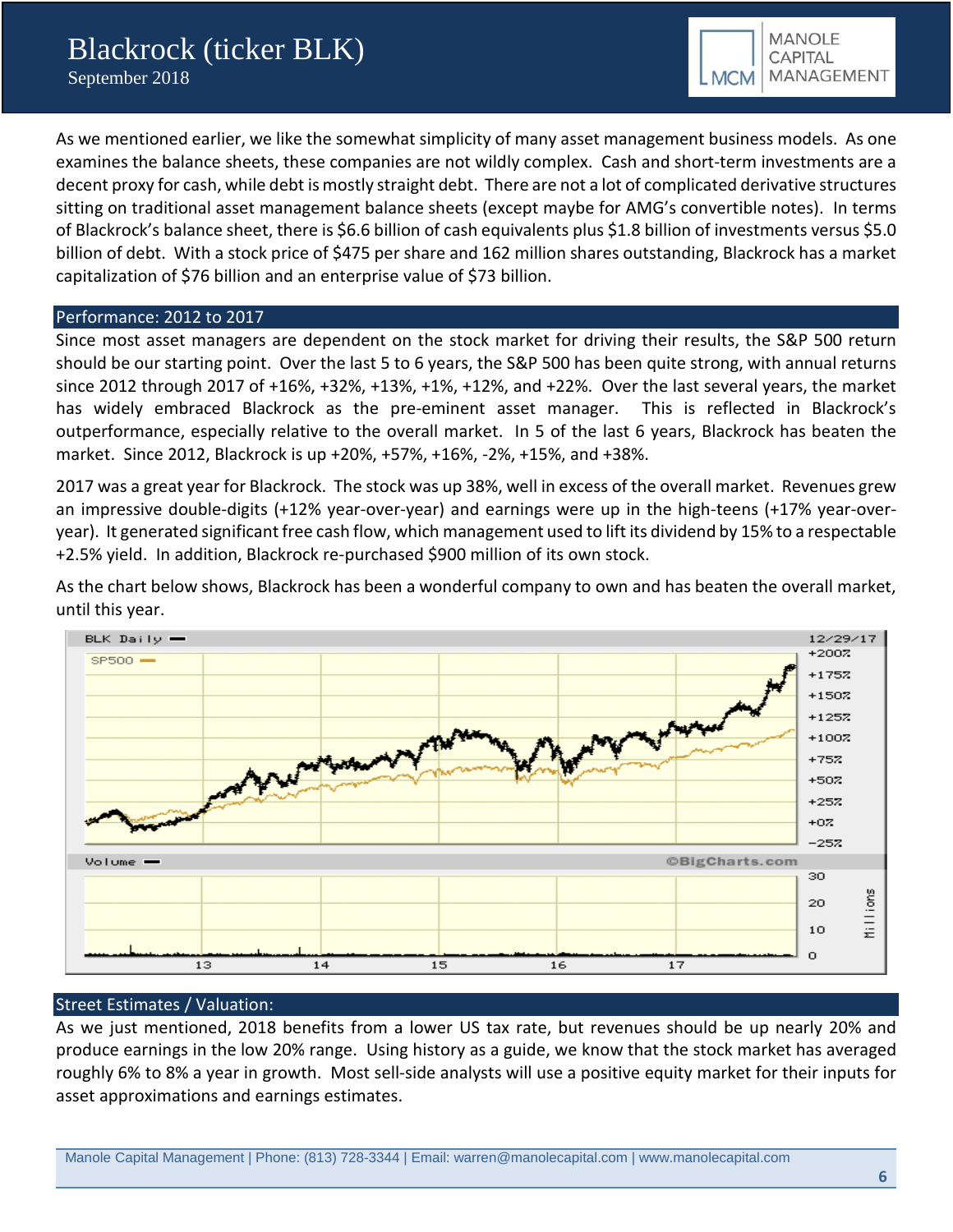In 2019, assuming a similar high-single digit increase in the overall S&P 500, the sell-side is estimating Blackrock's EPS to be close to \$30.40 per share. At \$475/share, this equates to a 15.6x forward multiple. Considering how dependent Blackrock is to the overall market return, we feel it is appropriate to compare it to the S&P 500 valuation. With the S&P 500 at \$2,880 and estimated 2019 earnings of \$169.50 per share (per Zacks Research), the market multiple is 17.0x. So, Blackrock is cheaper than the market and pays a better yield. How do its fundamentals look compared to Benjamin Graham's *Mr Market*?

Next year, Blackrock's revenue and earnings growth is estimated to be up 6% and 10% respectively. The market estimate, for S&P 500 2019 revenue and earnings growth, is only 4% and 9% respectively. Back in 2012, Blackrock's adjusted operating margins were just over 40%. At the end of last year, Blackrock posted margins in the 44% range, nearly 400 basis points better. According to Zacks Research, the overall market (represented by the S&P 500) generates pre-tax margins in the 15% range.

Looking at its future growth opportunity, we believe Blackrock should continue to gain market share. In the Americas, Blackrock has 8% market share and should reach 10% over the next few years. In EMEA, Blackrock is only 6% of the market and will absolutely grow that base. Blackrock will leverage its brand and diversified product set to grow its APAC market share from only 3% today.

So, Blackrock is cheaper than the overall market, is growing faster than the overall market and generates better returns than the overall market. Now, we will look at Blackrock's specific characteristics and traits.

We believe Blackrock's business model is much more sustainable than the average US company. It does not have any issues with fluctuating commodity costs or inflationary pressures. It is experiencing positive regulatory change and is one of the few companies actually benefitting from new Washington DC rules. It is a clear market leader and has durable competitive advantages. There are high barriers to entry and a wide moat around its franchise. Management has done a great job of properly allocating capital and does not seem to have any tariff or trade battles to concern itself with. When arriving at a valuation, we would argue that Blackrock has a better than average business model and it generates predictable (albeit boring), recurring revenues. Because of these factors, we believe Blackrock should trade at a premium to the market, not its current discount.

### Price Target Scenarios:

In M&A transactions, some asset managers get valued as a percentage of assets. Historically, valuations are in a range of 2% to 5% of assets under management. We do not believe this is the best way to value Blackrock. With its massive size, Blackrock's enterprise value to assets under management is only 1.7%.

Others like to utilize an enterprise value to EBITDA basis for valuing asset managers. This is often utilized, especially for companies that over-levered and for those that have large debt positions. This really is not a great valuation metric, for many asset managers as most are in a net cash position. Blackrock has net cash on the balance sheet and has ample liquidity. When looked at through this lens, Blackrock is not overly expensive at 11.4x EBITDA.

As we highlighted earlier, Blackrock's business model is fairly straight forward. Earnings are a wonderful representation of cash flow. Because of this, for valuation purposes, we tend to believe a simple, but solid P/E estimate is best.

We see 12 sell-side analysts covering Blackrock, with 10 at Buy and 2 at Hold. The sell-side typically makes their future earnings estimates based upon a positive stock market expectation. We look at 2019 and attempt to "bake in" some upside and downside to expectations.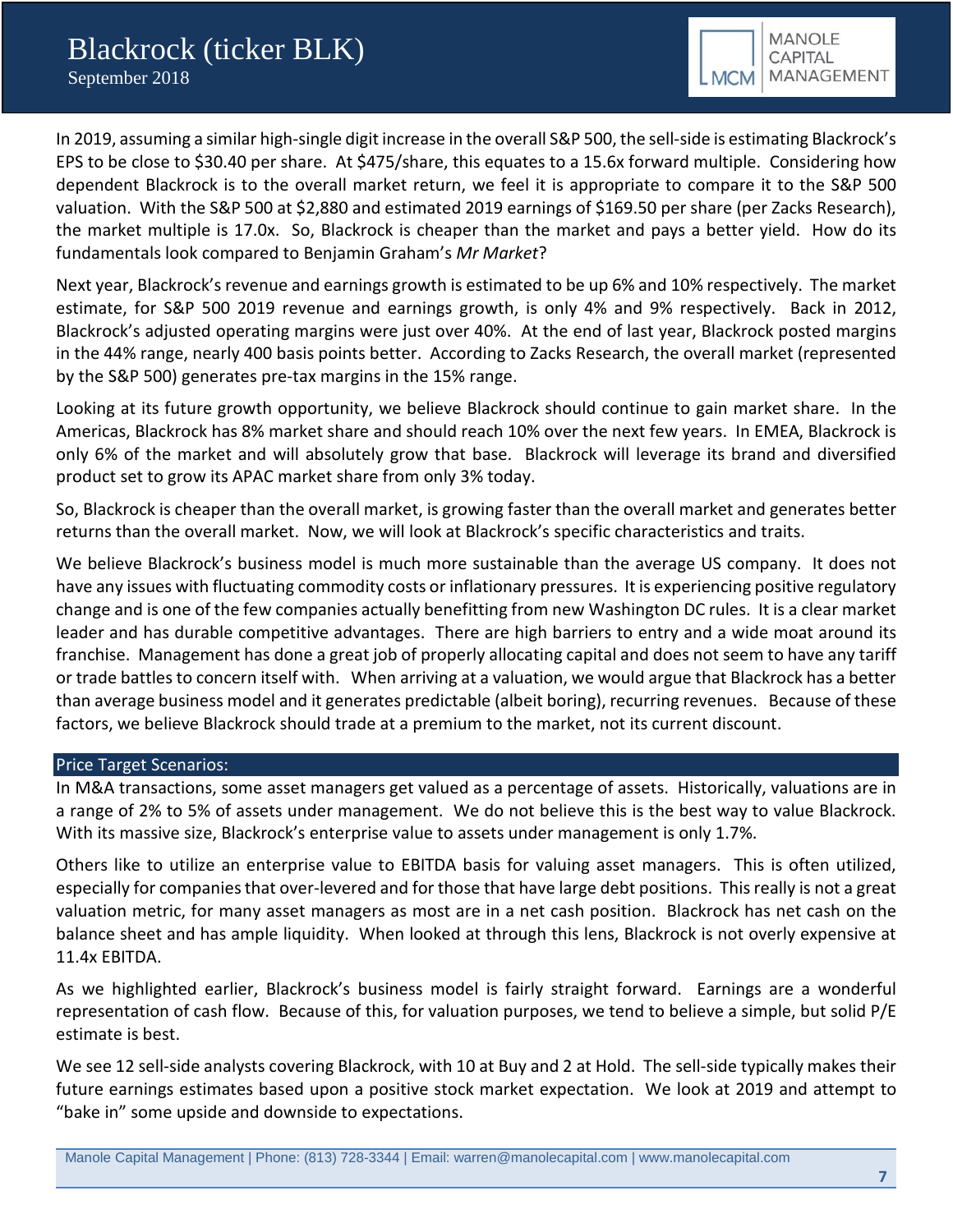We utilize a scenario valuation technique, applying different weights to different possible outcomes. For example, if the market is strong and inflows are positive at Blackrock, we would anticipate earnings exceeding estimates and approaching \$32 per share (5% upside to estimates). In that positive environment, we would expect Blackrock to garner a multiple better than its *Traditional Asset Management* peers and in excess of the overall market multiple. In this bullish scenario, we apply a 19.0x forward multiple on Blackrock's earnings, which is more in-line with its prior average. In this environment, see a stock exceeding \$605 per share which equates to over 25% of upside. We apply a 55% chance of this scenario playing out.

On a predictable and "normal" year, we simply roll the current P/E multiple forward and apply it towards next year's earnings estimate. This produces a return of 9%, similar to its earnings growth rate. We apply a 30% chance of this scenario playing out. For a price target reflecting downside in earnings and the overall market, we think a bearish EPS estimate for 2019 could be \$28.50 per share range. This represents a 6% decrease in earnings versus current consensus. Applying a 14.5x forward multiple on that lower estimate yields a price that is down 13%. We apply a 15% chance of this scenario playing out. Utilizing all three different scenarios and our various weightings, we come up with a price target for Blackrock of \$551 or upside of 16%.

### Hidden Gem:

As we mentioned earlier, we are FINTECH investors and love companies that can utilize technology for our advantage, as shareholders. Blackrock has a unique asset in its proprietary Aladdin operating system. The platform helps other managers (over 30,000 users) with trading, portfolio management, analytics, data insights and various risk capabilities. Quite simply, Aladdin is Blackrock's way of delivering scale, transparency and innovation to other managers, who simply choose to outsource this technology.

We like to use sum-of-the-parts analysis, when there is a chance management might consider spinning off a business. We have no idea if Blackrock would even consider spinning off Aladdin, but do not believe the market is properly reflecting this valuable asset inside of Blackrock's business.



While Aladdin represents just 5% of Blackrock's revenues, this platform would garner a much higher valuation on its own, if it was a stand-alone business. The Aladdin business used to be primarily focused on the fixed income market, but it has been diversifying towards equities and other multi-asset classes. Since 2012, Blackrock has doubled the number of countries where Aladdin is in used and outside the US now represents 30% of its revenue.

One might question why an asset manager would utilize a technology platform of a competitor. We certainly did. However, the analytics, data, information and technology of Aladdin is hard to replicate. Plus, it is cheaper to outsource these services from Blackrock than spending millions to build a proprietary platform of your own. 20% of the Top 200 global asset managers, 23% of the Top 100 US pension funds, as well as 17% of the Top 250 Insurers are Aladdin users.

While there are few direct peers for Aladdin, we liken it to dominant analytical franchises like privately-held Bloomberg, and public companies like IHS Market (INFO) and MarketAccess (MKTX). On current, 2018 earnings,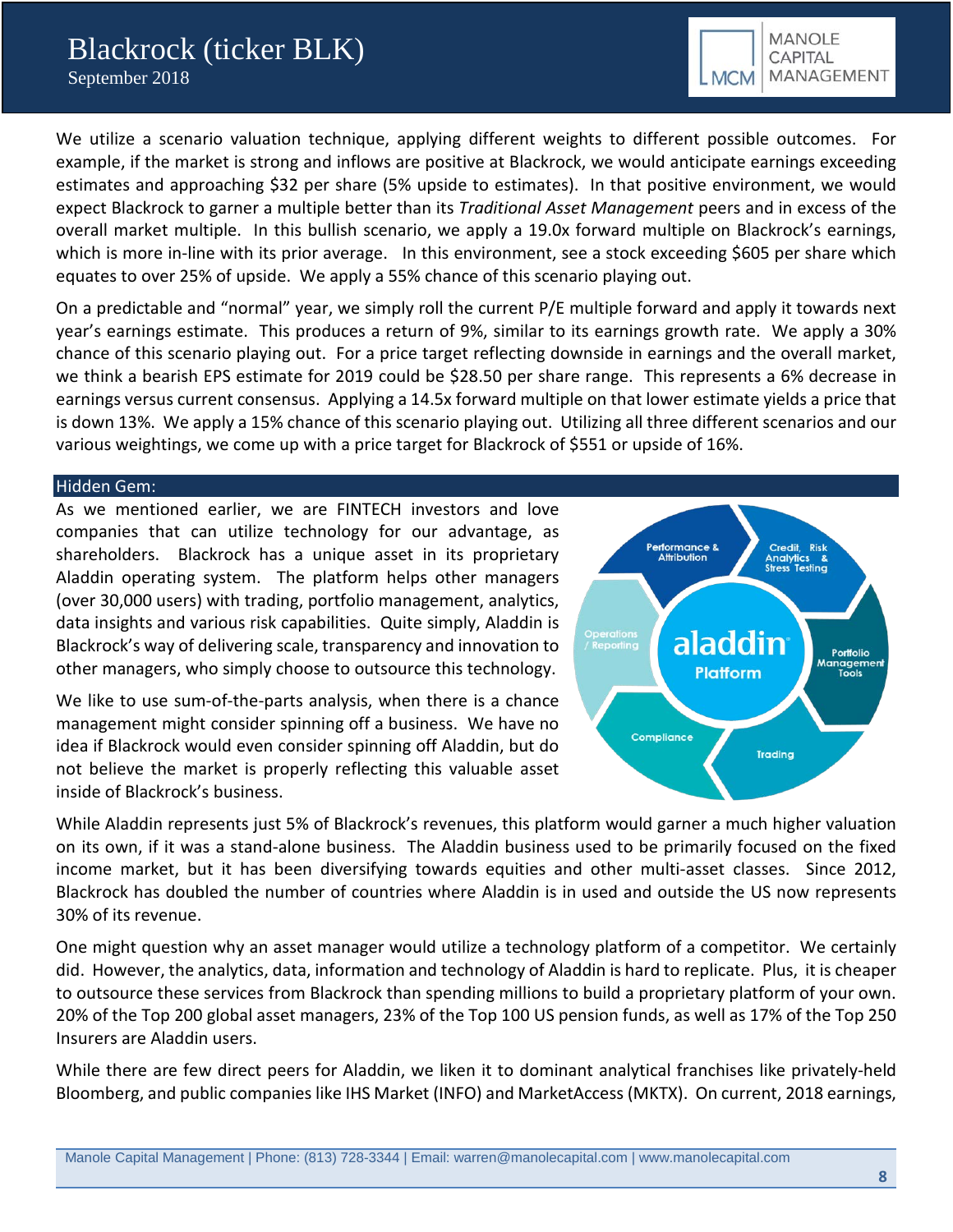

INFO is trading at 30x and MKTX is trading at 43x. These are extremely high valuations and the market believes these technology businesses have excellent prospects looking forward.

So, what is Aladdin worth? We think that Aladdin could produce nearly \$750 million of revenue this year and estimate it could generate \$1 billion of revenue by 2021. Over the last 5 years, it has experienced a CAGR of 12% and growth should continue in the double-digit range for the foreseeable future. The Aladdin growth profile is quite strong, as it expands its reach, fosters new relationships in various markets, enhances its service and capabilities, as well as gets network effects from developing its operating model. We believe that Aladdin has high EBITDA margins, likely in the 40% to 50% range. As a standalone franchise, we think it could be worth \$7.5 billion or nearly \$50 per Blackrock share. That would equate to a hidden asset worth roughly 10% of its parent's market capitalization. Is Aladdin value already embedded into Blackrock's higher than average peer multiple? We do not believe it is. We consider Aladdin to almost be a *free call option* for shareholders. Over the next few years, Aladdin should become, as their motto states, "the language of portfolio construction." If iShares is Blackrock's crown jewel, we believe Aladdin is Blackrock's hidden gem.

#### Cash Flow:

Good management teams look to put their cash flow to the best available options, those that generate the best future returns. Intelligent capital management is probably the most important item a financial team can be measured upon. We expect Blackrock's management team to continue to heavily invest in their Aladdin platform and other organic growth opportunities. As Blackrock's management team articulated at their Analyst Day, their first priority remains to invest back into their business.

With an estimated \$6.5 billion of EBITDA in 2019, the management of Blackrock is once again in an enviable position. In 2017, Blackrock returned \$2.8 billion in excess cash to shareholders via dividends and stock repurchases. We think that Blackrock is well-positioned, and that management will look to put its free cash flow to good use.

We would not anticipate that Blackrock pays down their debt. Since 2003, Blackrock has shown a 20% CAGR of its dividend. We would expect to see management steadily boost its dividend, maybe even hitting a 3.0% dividend yield. If the stock continues to languish, we would expect management and the Board of Directors to materially buyback its own stock. After re-purchasing \$275 million per quarter, from 2nd quarter of 2016 to the 4th quarter of 2017, management began to raise their buyback purchases. In the 1st quarter of this year, it bought back \$335 million and it just did another \$300 million in the 2nd quarter. Since the end of 2012, management has reduced its share count by 6%. It has re-purchased \$5.3 billion of its own stock at an average price of \$337 per share. While most management teams are not wonderful buyers of their own stock, Blackrock purchased this large amount 40% lower than today's prices. If the stock price continues to underperform, we would not be surprised if the Board lifted its buybacks to the \$500 million to \$750 million per quarter range. With so much cash flow and such a strong balance sheet, we would like to see the Board at least consider a sizeable ASR (accelerated share repurchase). We think Blackrock could easily do a \$5 billion ASR and take advantage of its year-to-date stock weakness.

Lastly, free cash flow could go towards acquisitions. As we mentioned earlier, Blackrock's management team has done an excellent job of acquiring businesses to grow assets and diversify its products. Is there an area of weakness that Blackrock should address? We do not believe so. Blackrock already is the most diversified manager and it is well-positioned in the fastest areas of growth.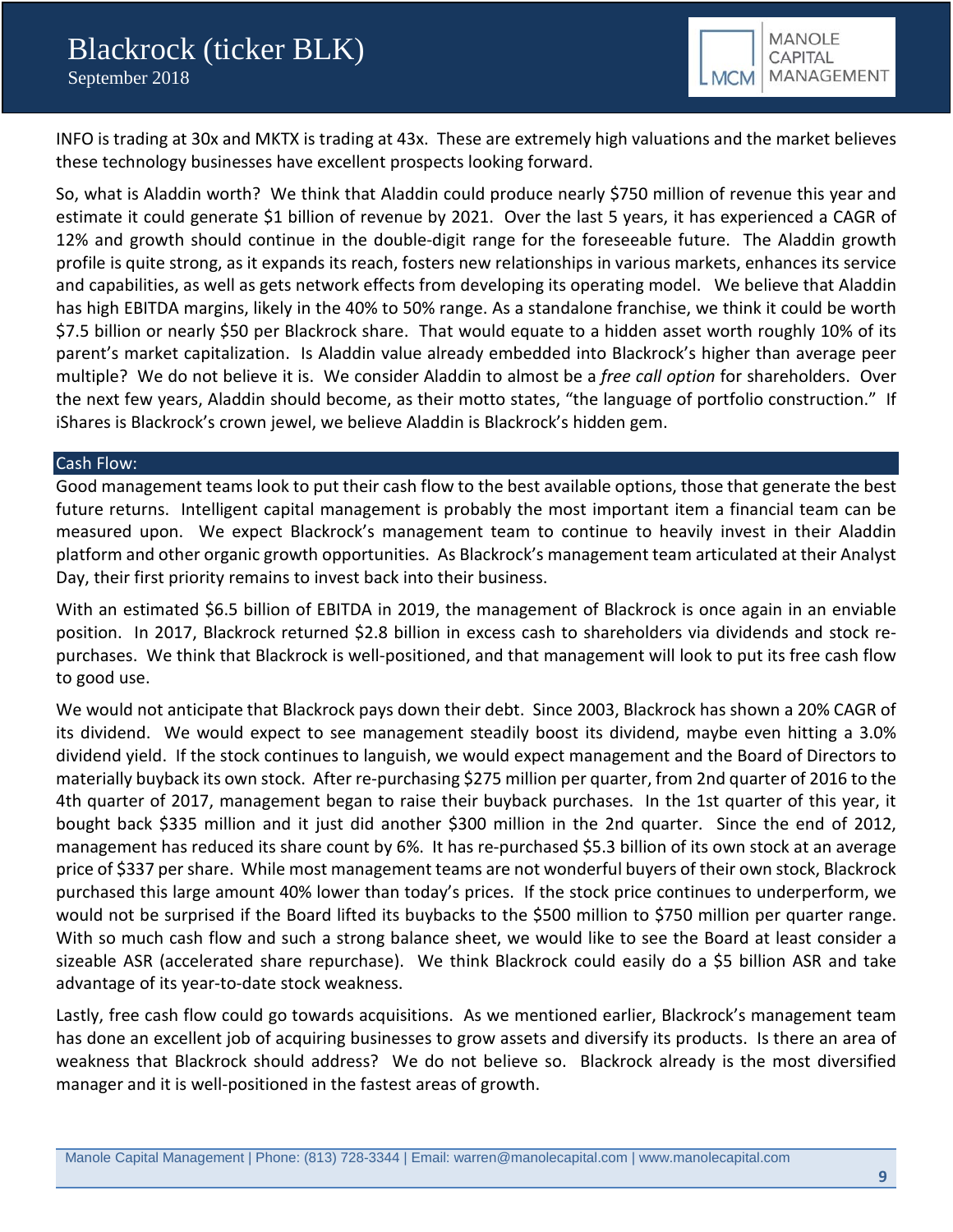

### Risks:

Year-to-date 2018, the market is up another 9%. With the market up, one would anticipate that the asset managers, that derive most of their profits from a rising tape, would also be performing well. Blackrock's 11 name, *Traditional Asset Manager* peer group is down an average of 15% this year.



Blackrock is down roughly 5% this year and the whole sub-segment has been an awful laggard. Wisdomtree (WETF) is down 37%, Federated Investors (FII) is down 33%, Invesco (IVZ) is down 32%, Affiliated Managers (AMG) is down 30% and Legg Mason is down 28%. Why the weakness?

We believe it is due to a few factors. On a sector level, the Financials represent 13.8% of the S&P 500 (at the end of August). The largest names in the sector are mostly traditional banks and insurance companies. We believe that some managers and investors, anticipating higher interest rates, have simply preferred to overweight the banks, instead of the asset managers. This has not been a good trade; with names like Goldman Sachs (GS) down 10%, Morgan Stanley (MS) down 9%, Wells Fargo down 6% and Citigroup (C) down 4%.

Another reason for some asset management weakness? Some of the *Traditional Assets Managers* are not terribly diversified. Many are tied to one particular client, one specific fund or even one product. For example, Federated Investors is heavily weighted towards money market assets and WisdomeTree has a large international and Japan ETF tilt. Quite simply, being diversified, from a product perspective, is good.

### Flows:

If you are a diversified manager, assets can shift from money markets to fixed income to equities to alternatives, and then back again, depending on which product is hot. If you are a "one trick pony", if your product is out of favor, the outflows are painful.

In our opinion, the most watched and important metric is flows. There is a simple rule for asset managers. If a manager is experiencing outflows, the stock will fall. If a manager is bringing assets in, it will rise. The best way to calculate organic asset growth is to measure net inflows compared to prior quarter ending assets. This metric excludes market gains from asset growth, and can highlight which companies are winning in the marketplace.

From 2013 to 2017, Blackrock averaged 4% organic asset growth. However, the rate of Blackrock's organic growth is slowing. The flow story in 2018 is somewhat mixed. 2nd quarter flows represented only 1% organic growth, which dragged down the stock. While inflows were a positive \$14 billion last quarter, this represented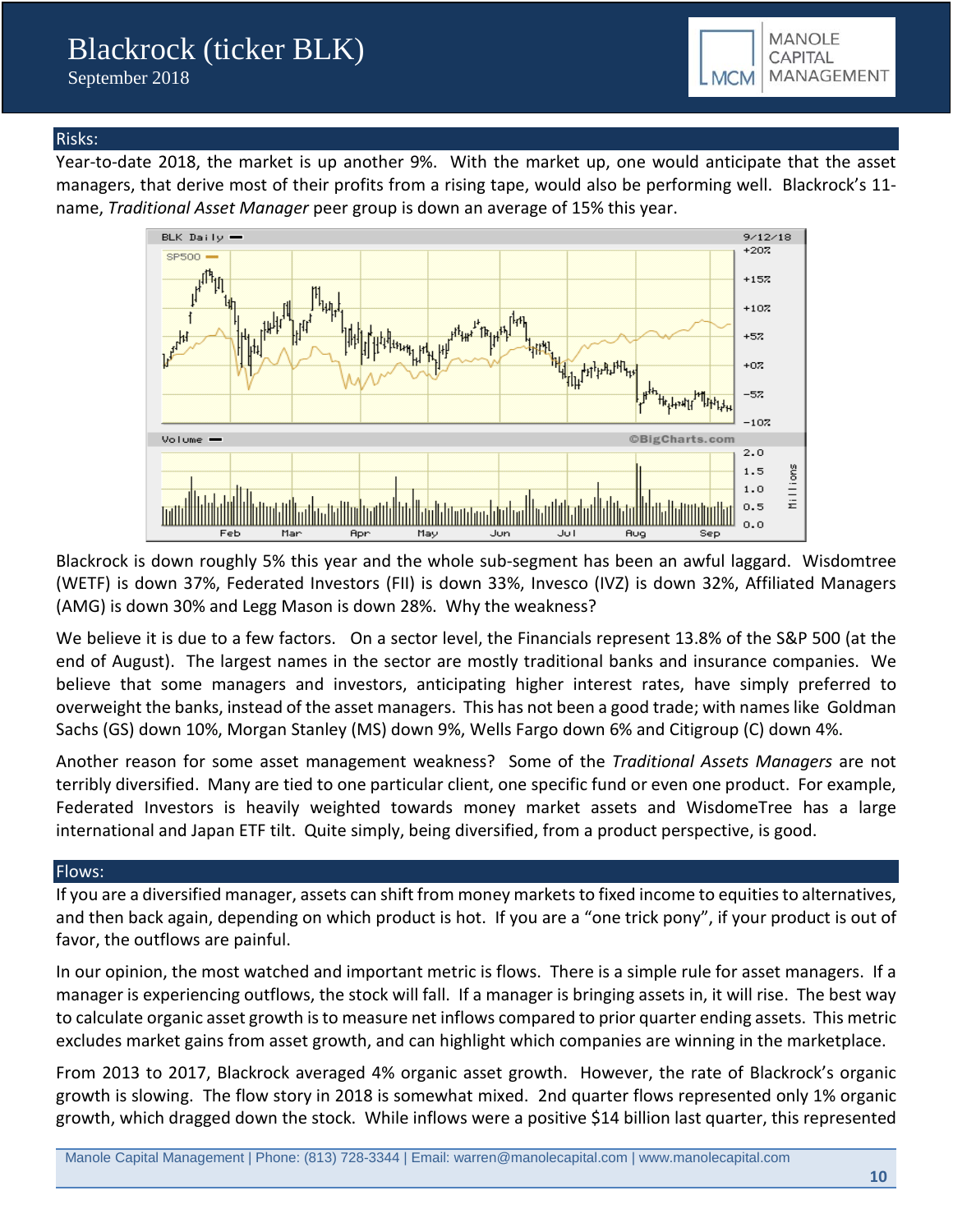paltry organic growth. Fixed Income showed positive flows, but the important equities group (with its higher fees) experienced \$22 billion of outflows. While organic growth is low, one needs to appreciate the *law of large numbers*. If Blackrock were to generate 4% organic growth, on \$6 trillion of assets, it would need to bring in \$240 billion each year. That does not seem like a reasonable request.

There is no doubt that assets continue to flee active managers for passive products. The key for Blackrock will be twofold. One, can it continue to steal assets from other managers that underperform. Two, can Blackrock keep assets in-house, when clients want to move in-and-out of various products. We believe it can.

### Fee Pressure:

If one analyzes Blackrock's fees by product, the trend is clearly downward. On fixed income products, Blackrock earns only 16 basis points. On equity products, it generates only 18 basis points and the blended company average is a tiny 19 basis points. That being said, 19 basis points on \$6 trillion of assets can generate revenue of north of \$3.5 billion per quarter. While fee pressure is not promising for any asset manager, it is a much bigger concern for smaller players.

As an asset manager ourselves, we feel some pricing pressure too. There is a trend, certainly in passive products, to lower management fees. The latest announcement had Fidelity taking certain index products to 0% fees. In the first couple of weeks, it already garnered close to \$1 billion in assets. This is what we mean about asset management being a scale business. The big players, with massive asset bases, will be able to absorb pricing pressure and earn fees in other ways. Even with 0% management fees, a large asset manager can earn revenue from lending their equities out and other sources.

We believe wallet share and market share are critical issues to understand. Asset managers will struggle (as a stock and as a long-term growth business) when flows turn negative. Underperformance drives outflows, which drives the stock lower. This can be a vicious cycle. With so many managers failing to beat the overall market, it makes sense why more investors are piling into passive products. Blackrock's passive products benefit from this, but their active products are doing well too. For example, 80% of its fundamental equities are beating the benchmark over the last 5 years. 85% of BlackRock's taxable fixed income products are beating their bogey. Over the same 5-year period, 91% of their systematic equities products are beating their benchmarks. While all at Blackrock is not perfect, it is well-positioned with its diversified portfolio of products.

### Conclusion:

We see upside in Blackrock shares, but this is not a company that will double or triple in value. It is a large company and there is virtually no chance it gets taken out. In a portfolio, sometimes it makes sense to own a few "steady" companies. Not every company in a diversified portfolio should be a "high flyer" or one that has tremendous volatility. We like to own companies trading at reasonable valuations, with solid dividends and a predictable and sustainable growth outlook. Getting a wonderful free cash flow yield from a company that dominates its industry is a bonus. In our opinion, Blackrock "fits the bill", for the percentage of the portfolio invested in Financials.

Blackrock is but one example of how a company can seize victory, from the jaws of defeat. It built itself into a global powerhouse, in the darkest of market conditions. Could others have followed suit? Yes, but their management teams were not ready to pounce, when the opportunity presented itself. Blackrock believes that a quiet revolution is taking place in the industry. Lucky for us as shareholders, Blackrock's management team has positioned the firm at the forefront of this trend and evolution.